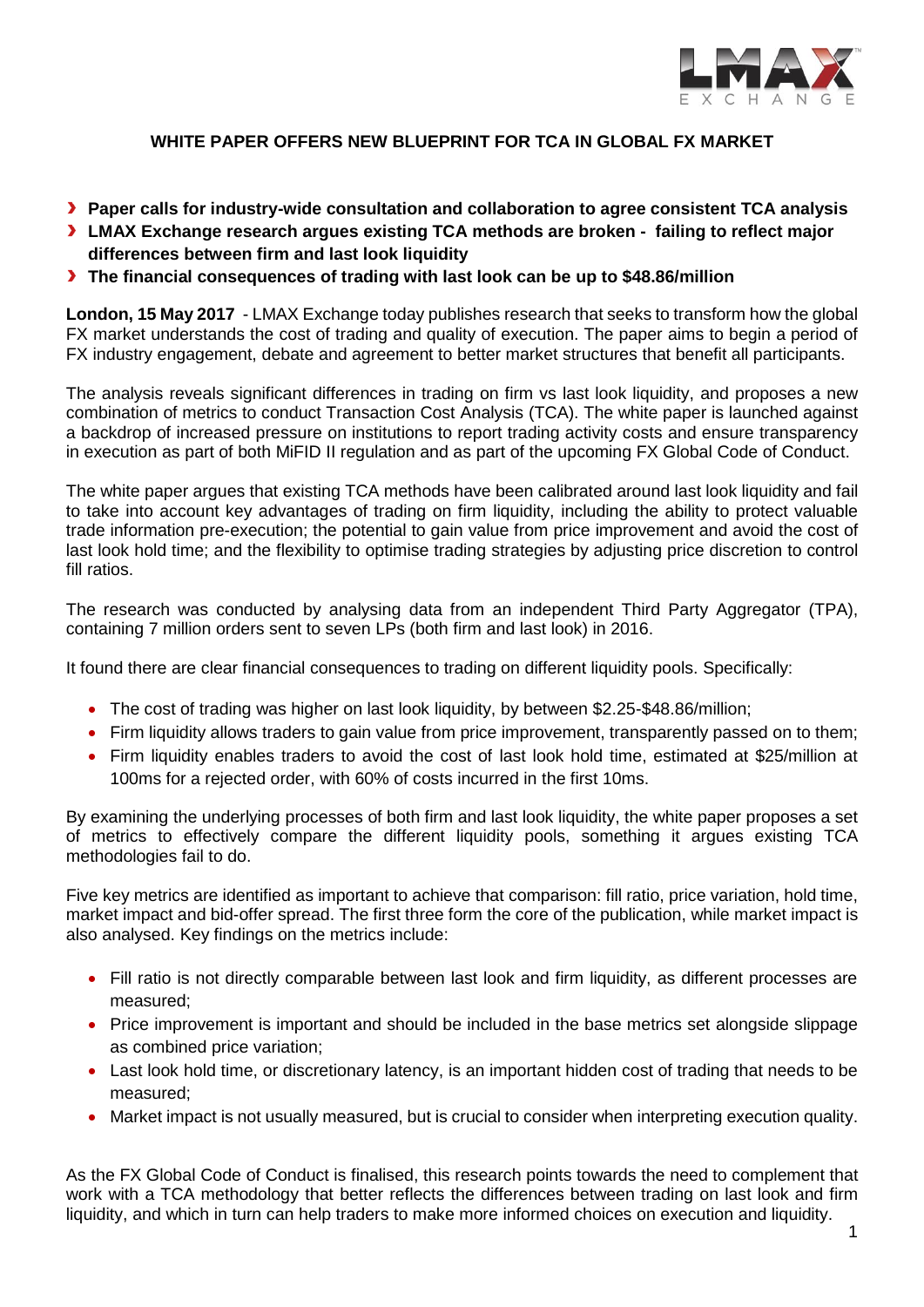

There will be further research and publications from LMAX Exchange over the coming months that continue to interrogate further developments in this critical area for FX trading.

### **David Mercer, CEO of LMAX Exchange, comments:**

"We hear a lot about the importance of transparency in FX trading, but at present there is too much complexity and confusion when it comes to assessing the true cost of trading. In essence, the current system is broken and fails to properly assess the true costs.

Traders are being asked to navigate a maze of differing standards and benchmarks. They need clarity and it is our responsibility as an industry to provide it. This research seeks to help meet that need: offering the foundations for what we hope will become a commonly agreed methodology for conducting Transaction Cost Analysis.

To be effective, TCA must recognise and reflect the clear differences between trading on last look and firm liquidity. The metrics commonly applied at present do a disservice to the quantifiable advantages of trading on firm liquidity, which need to be better understood as last look increasingly comes into question as a market practice.

Ultimately, better TCA should be about helping the industry move towards a position where traders are in control of their trading costs and can set their liquidity strategy accordingly, which benefits true market makers in turn. While there may be disagreements within the industry over the veracity of specific trading practices, we should all be able to agree that traders need better tools to understand the true cost of trading and value of liquidity.

Our intention with this white paper is to contribute to an industry-wide debate on how to conduct TCA in a way that benefits the customer, provides a fair comparison for liquidity providers, and creates genuine transparency: one that enables choice and aids quality decision making.

We are conscious of the "well they would say that" observation, irrespective of the lengths we have gone to internally to conduct an unbiased and fair assessment.

We believe in market structure, so this research should be understood as an invitation to all market participants to engage with us, test the validity of our findings and work together in developing the next generation of FX TCA methodology for the ultimate benefit of the wider market."

The white paper is available to download here: [www.lmax.com/TCAwhitepaper](http://www.lmax.com/TCAwhitepaper)

## **- ENDS -**

#### **Notes to Editors**

#### **For more information, please contact:**

Seven Hills **Tom Nutt** +44 20 7199 6191 [lmax@wearesevenhills.com](mailto:lmax@wearesevenhills.com)

LMAX Exchange **Barbara Pozdorovkina** +44 20 3192 2510 [press@lmax.com](mailto:press@lmax.com)